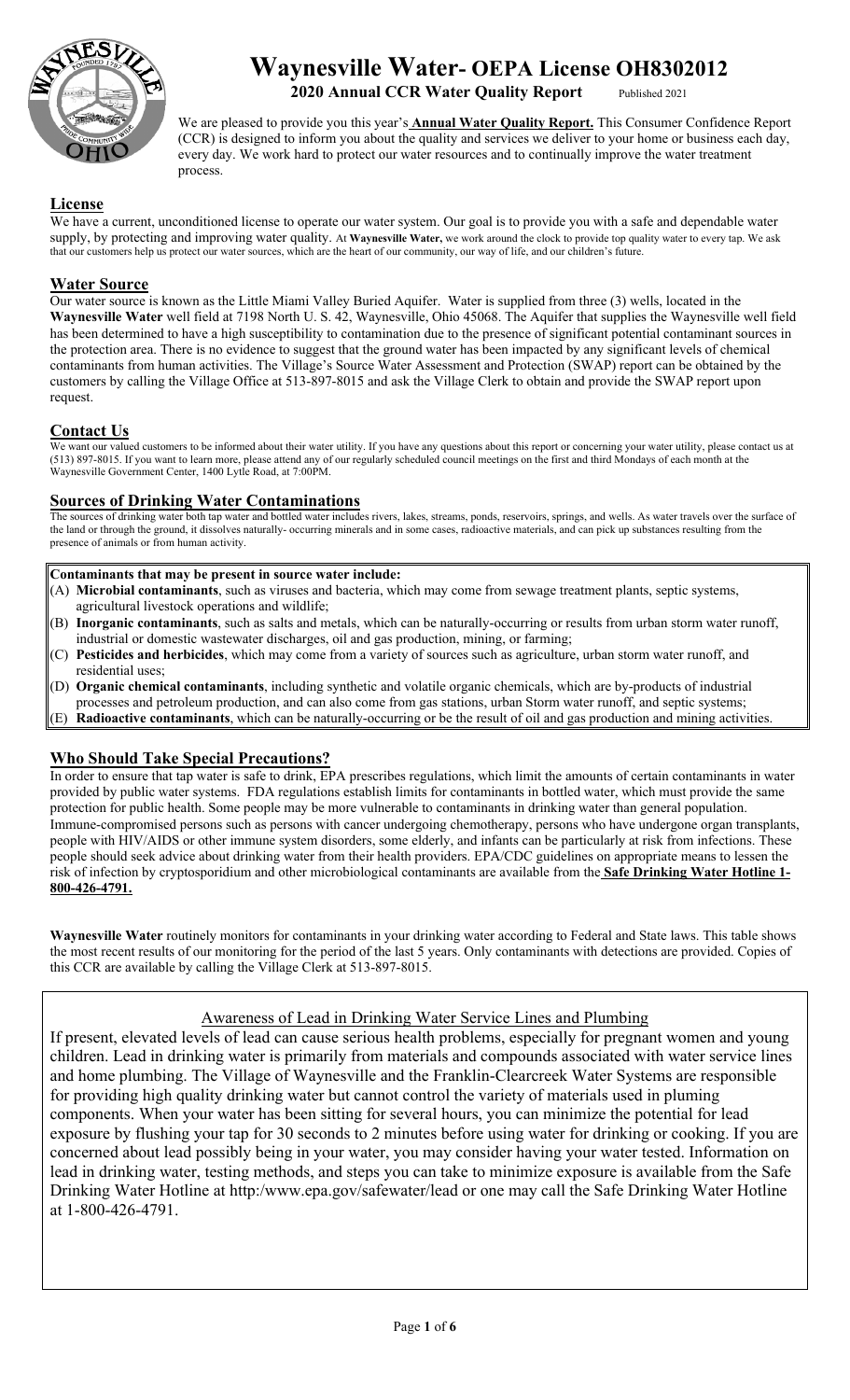#### *Revised Total Coliform Rule (RTCR) Information*

*All water systems were required to begin compliance with a new rule, the Revised Total Coliform Rule, on April 1, 2016. The new rule maintains the purpose to protect public health by ensuring the integrity of the drinking water distribution system and monitoring for the presence of total coliform bacteria, which includes E. coli bacteria. The U.S. EPA anticipates greater public health protection under the new rule, as it requires water systems that are vulnerable to microbial contamination to identify and fix problems. As a result, under the new rule there is no longer a maximum contaminant level violation for multiple total coliform detections. Instead, the new rule requires water systems that exceed a specified frequency of total coliform occurrences to conduct an assessment to determine if any significant deficiencies exist. If found, these must be corrected by the PWS.*

| Village of Waynesville Water Production 2020 Table of Contaminants                                                                                                                                                         |                   |                                                                                                                                                         |                      |                          |                                       |         |                                                                                                               |  |  |  |  |
|----------------------------------------------------------------------------------------------------------------------------------------------------------------------------------------------------------------------------|-------------------|---------------------------------------------------------------------------------------------------------------------------------------------------------|----------------------|--------------------------|---------------------------------------|---------|---------------------------------------------------------------------------------------------------------------|--|--|--|--|
| Contaminant                                                                                                                                                                                                                | <b>Violation?</b> | <b>Regulated Contaminants</b><br><b>Range of</b><br>Year<br>Level<br><b>MCL</b><br><b>MCLG</b><br><b>Detection</b><br><b>Sampled</b><br><b>Detected</b> |                      |                          | <b>Likely Source of Contamination</b> |         |                                                                                                               |  |  |  |  |
| Barium (ppm)                                                                                                                                                                                                               | N <sub>0</sub>    | 0.0798<br>ppm                                                                                                                                           | 2                    | 2                        | n/a                                   | 2019    | Discharge of drilling wastes; Discharge from<br>metal refineries; Erosion of natural deposits                 |  |  |  |  |
| Nitrogen, Nitrate+<br>Nitrite (ppm)                                                                                                                                                                                        | No                | 3.04 ppm                                                                                                                                                | 10                   | 10                       | n/a                                   | 2020    | Runoff from fertilizer use: leaching from septic<br>tanks, sewage: erosion of natural deposits                |  |  |  |  |
| <b>Water Distribution System 2020 Table of Contaminants</b>                                                                                                                                                                |                   |                                                                                                                                                         |                      |                          |                                       |         |                                                                                                               |  |  |  |  |
| Action Levels (AL) control Copper and Lead. If the 90 <sup>th</sup> percentile exceeds the Action Level, specific corrective actions are required.<br>Twenty samples for both lead and copper analysis were taken in 2020. |                   |                                                                                                                                                         |                      |                          |                                       |         |                                                                                                               |  |  |  |  |
| Lead<br>(ppb)                                                                                                                                                                                                              | No                | $<$ 5 ppb<br>$AL=15$ ppb<br>was the<br>$\mathbf{0}$<br>2020<br>n/a<br><b>Erosion of natural deposit.</b><br>$90^{th}$ %                                 |                      |                          |                                       |         | Corrosion of household plumbing systems;                                                                      |  |  |  |  |
| 0 out of 20 lead samples in 2020 were found to have a lead level in excess of the lead action level of 15 ppb.                                                                                                             |                   |                                                                                                                                                         |                      |                          |                                       |         |                                                                                                               |  |  |  |  |
| Copper<br>(ppm)                                                                                                                                                                                                            | No                | .409 ppm<br>was the<br>90th %                                                                                                                           | $AL=1.3$ ppm         | 2020<br>$1.3$ ppm<br>n/a |                                       |         | Corrosion of household plumbing systems;<br>Erosions of natural deposit. Leaching from wood<br>preservatives. |  |  |  |  |
| 0 out of 20 copper samples in 2020 were found to have a copper level in excess of the copper action level of 1.3 ppm.                                                                                                      |                   |                                                                                                                                                         |                      |                          |                                       |         |                                                                                                               |  |  |  |  |
| <b>Volatile Organic Compounds</b>                                                                                                                                                                                          |                   |                                                                                                                                                         |                      |                          |                                       |         |                                                                                                               |  |  |  |  |
| <b>Total</b><br><b>Trihalomethanes</b><br><b>TTHMs</b> (ppb)                                                                                                                                                               | N <sub>0</sub>    | $10.1$ ppb                                                                                                                                              | $80$ ppb             | n/a                      | 8.7-10.1 ppb                          | 2020    | <b>Disinfectant byproducts</b>                                                                                |  |  |  |  |
| <b>Compliance Monitoring and Residual Disinfectant Requirements</b>                                                                                                                                                        |                   |                                                                                                                                                         |                      |                          |                                       |         |                                                                                                               |  |  |  |  |
| Contaminant                                                                                                                                                                                                                | Violation?        | Level                                                                                                                                                   | <b>MCL</b>           | <b>MCLG</b>              | <b>Range of</b>                       | Year    |                                                                                                               |  |  |  |  |
|                                                                                                                                                                                                                            |                   | detected                                                                                                                                                |                      |                          | detections                            | sampled |                                                                                                               |  |  |  |  |
| <b>Total Chlorine</b>                                                                                                                                                                                                      | No                | $1.33$ ppm                                                                                                                                              | 4 ppm<br><b>MRDL</b> | 4 ppm<br><b>MRDLG</b>    | $1.0 - 1.95$<br>ppm                   | 2020    | Water disinfection additive used to control<br>microbes                                                       |  |  |  |  |

**The average water hardness was 20 grains per gallon** 

#### **Definitions for all tables:**

**MCL** = *Maximum Contaminant Level* – The highest level of a contaminate that's allowed in drinking water. MCL's are set to the very stringent levels. To understand the possible health effects described for many regulated contaminants, a person would have to drink 2 liters of water every day at the MCL level for a lifetime to have a one- in- a- million chance of having the described health effect.

**MCLG** = *Maximum Contaminate Level Goal –* The level of contaminant in drinking water below which there is no known or expected risk to health.

**MRDLG= Maximum Residual Disinfectant Goal**: The level of residual disinfectant below which there is no known or expected risk to health.

**MRDL**= *Maximum Residual Disinfectant Level*, The highest residual disinfectant level allowed.

Total Chlorine Residual MCL is MRDLG: less than 4 ppm

**AL** = *Action Level* – The concentration of a contaminant which triggers a treatment or other requirements which a water system must follow as required by the OEPA.

**mg/l (milligrams per liter) and ppm (p***arts per million)- corresponds to one second in 11.5 days*  **ppb**= *Parts per Billion- corresponds to one second in 31.7 years < less than symbol* 

Picocuries per liter **(p Ci/L)** = A common measure of radioactivity N/A and n/a, not applicable

All drinking water, including bottled water, may reasonably be expected to contain at least small amounts of some contaminants. The presence of contaminants does not necessarily indicate that the water poses a health risk.

More information about contaminants and potential health effects can be obtained by calling the

#### **Environmental Protection Agency's Drinking Water Hotline at 1-800-426-4791.**

In our continuing efforts to maintain a safe and dependable water supply, it may be necessary to make improvements to the water system. The cost of these improvements may be reflected in the billing rate structure. Billing rate adjustments may be necessary to address these necessary improvements.

*Visit our website: www.waynesville-ohio.org*

**The Village of Waynesville is sometimes required to purchase water from Warren County due to various emergency purposes. We have attached their Water Quality CCR for the 2020 year.**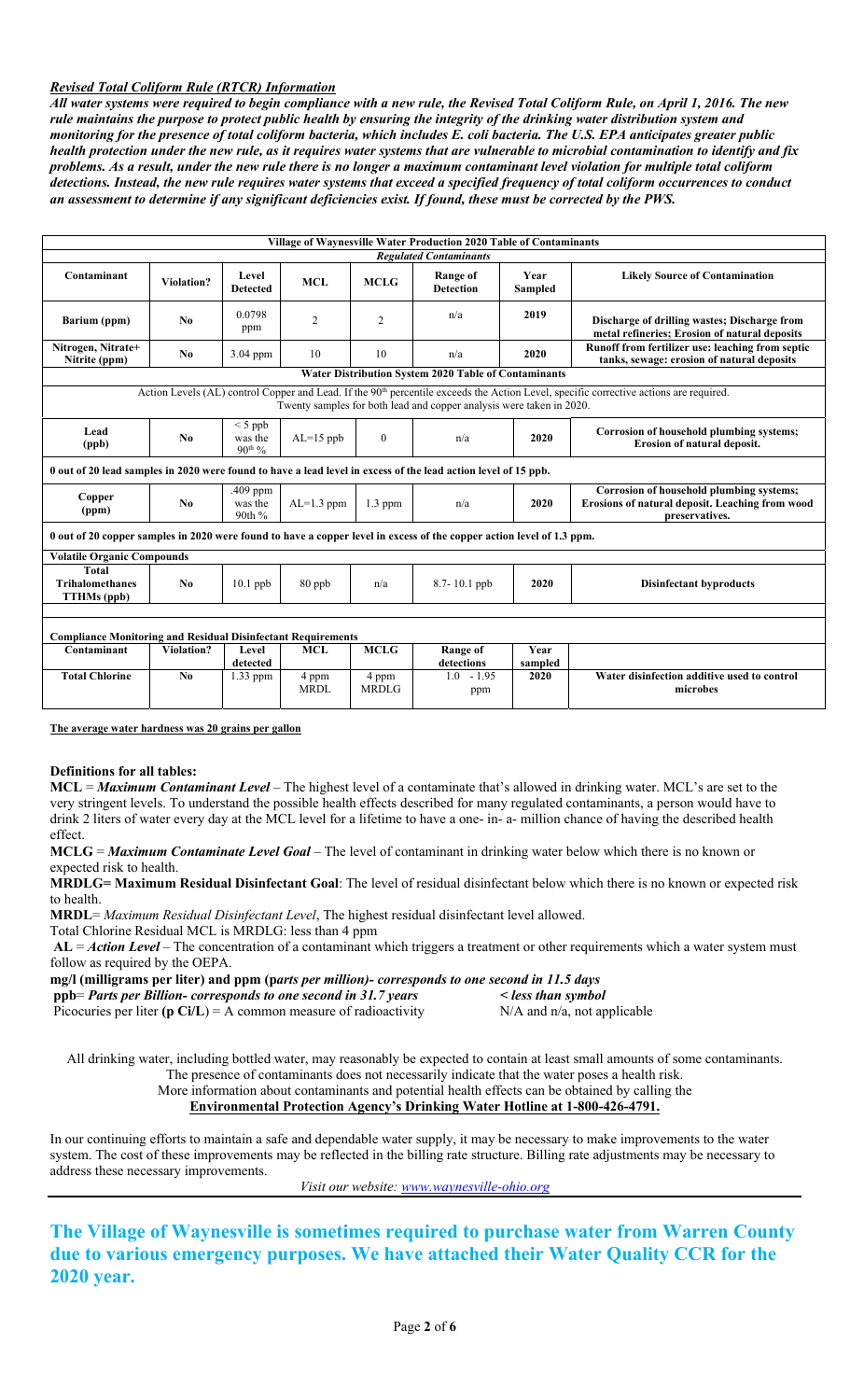# **Warren County Water and Sewer Department**

# **CONSUMER CONFIDENCE REPORT (CCR)**

#### **2020 Water Quality Report for the Franklin-Clearcreek Water System PWSID# 8301603**

The Warren County Water Department has prepared the following information for the Franklin- Clearcreek Water System. Included in this report is general health information, water quality test results, how to participate in decision concerning your drinking water and water system contacts. This annual water quality report describes the water source, lists test results, and contains important information about drinking water from the previous year. Reporting is a requirement of the Safe Drinking Water Act of 1996. We encourage public participation in our community's future. The Warren County Board of Commissioners meeting is held on Tuesday at 10:00 A.M. and on Thursday at 5:00 P.M. The public is welcome.

# *Water Source*

The well field is located in northwest Warren County. It is bordered by Trenton-Franklin Road on the north, Twin Creek on the west, the Great Miami River on the south, and the Conrail tracks on the east. This is an area of the confluence of the Twin Creek and Great Miami Buried Valley Aquifers. The water quality is exceptional and does not require treatment other than the addition of fluoride and chlorine. The Aquifer that supplies the Franklin-Clearcreek wellfield has been determined to have a high susceptibility to contamination due to the presence if significant potential contaminate sources in the protection are. However, there is no evidence to suggest that ground water has been impacted by significant levels of chemical contaminants from human activities. . Should you need to find your Source Water Assessment Information, the report can be accessed at Ohio EPA's website by typing into the following link. report can be accessed at Ohio EPA's website by typing into the following link, http://www.epa.ohio.gov/ddagw/swap/OH8301603

The Franklin-Clearcreek Water System also has interconnection for emergency backup purposes. These connections are as follows: 4151 Lytle Road (Waynesville, Ohio) with Waynesville Water. 3050 State Route 73 (Waynesville, Ohio) with Waynesville Water. 8656 Bunnel Hill Road (Springboro, Ohio) with Springboro/Veolia Water. 15 Lytle Five Points Road (Springboro, Ohio) with Springboro/Veolia Water. 346 Lytle Road Springboro Tower (Springboro, Ohio) Springboro/Veolia Water. 3763 Beal Road (Franklin, Ohio) Franklin Water. 6010 State Route 123 (Franklin, Ohio) Franklin Water, 7068 Dixie Hwy (Franklin, Ohio) Franklin Water, 6562 Manchester Road (Middletown, Ohio) Middletown Water, 2467 State Route 48 (Lebanon, Ohio) Lebanon Water, Hamilton-Mason Road & Butler-Warren Road (Mason, Ohio) Butler County and Cincinnati Water, and 17562 State Route 48 (South Lebanon, Ohio) Warren County Water.

# *Sources of Drinking Water Contamination*

The sources of drinking water (both tap water and bottled water) included rivers, lakes, streams, pond, reservoirs, springs, and wells. As water travels over the surface of the land or through the ground, it dissolves naturally-occurring minerals and, in some cases, radioactive material, and can pick up substances resulting from the presence of animals or from human activity.

Contaminants that may be present in source water include:

- A) Microbial contaminants, such as viruses and bacteria, which may come from sewage treatment plants, septic systems, agricultural livestock operations and wildlife;
- B) Inorganic contaminants, such as salts and metals, which can be naturally-occurring or results from urban storm water runoff, industrial or domestic wastewater discharges, oil and gas production, mining, or farming;
- C) Pesticides and herbicides, which may come from a variety of sources such as agriculture, urban runoff, and residential uses;
- D) Organic chemical contaminants, including synthetic and volatile organic chemicals, which are by-products of industrial processes and petroleum production, and can also come from gas stations, urban Storm water runoff, and septic systems:
- E) Radioactive contaminants, which can be naturally-occurring or be the result of oil and gas production and mining activities.

In order to ensure that tap water is safe to drink, USEPA prescribes regulation which limit the amount of certain contaminants in water provided by public water systems. FDA regulations establish limits for contaminants in bottled water which must provide the same protection for public health.

Drinking water, including bottled water, may reasonably be expected to contain at least small amounts of some contaminants. The presence of contaminants and potential health effects can be obtained by calling the Federal Environmental Protection Agency's Safe Drinking Water Hotline (1-800-426-4791)

#### *Who needs to take special precautions?*

Some people may be more vulnerable to contaminants in drinking water than the general population. Immunocompromised persons undergoing chemotherapy, persons who have undergone organ transplants, people with HIV/AIDS or other immune system disorders, some elderly, and infants can be particularly at risk from infections. These people should seek advice about drinking water from their health care providers. EPA/CDC guidelines on appropriate means to lessen the risk of infection by Cryptospiridium and other microbial contaminants are available from the **Safe Drinking Water Hotline (800-426-4791)**.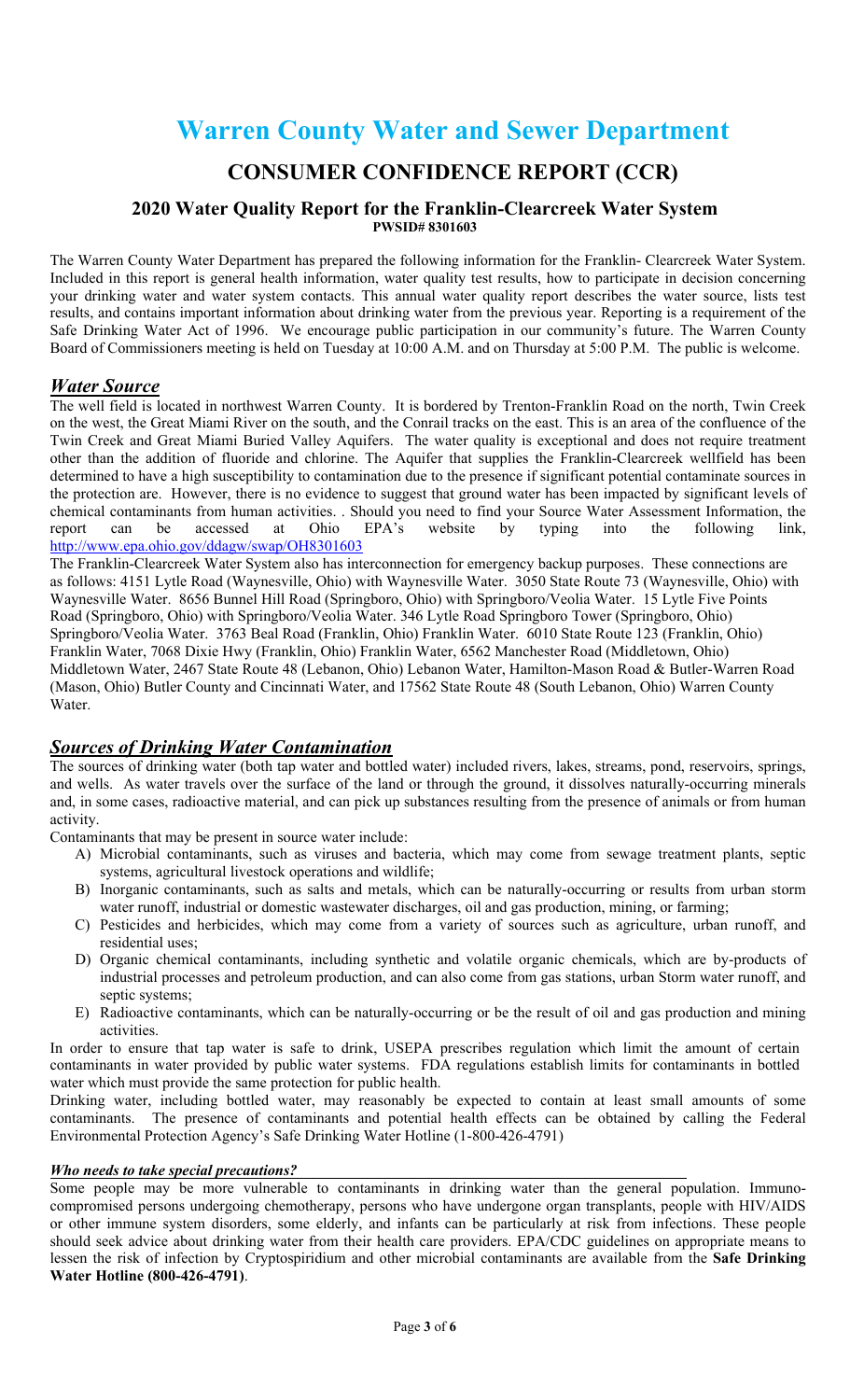# *About your Drinking Water*

The EPA requires sampling to ensure drinking water safety. The Franklin-Clearcreek Water System conducted sampling for Bacteria, Nitrate, Copper, Lead, and Disinfection by-Products during 2020. The Ohio EPA requires us to monitor for some contaminants less than once per year because the concentrations of these contaminants do not change frequently. Some of our data, though accurate, are more than one year old.

# *License*

The Franklin-Clearcreek Water System currently has an unconditioned (green) license to operate. From January 1, 2021 to January 30, 2022.

# *Contact*

For further information about water quality, contact the Warren County Water and Sewer Department (WCWSD). Hours of operation are 7:30 AM and 4:00 PM, Monday through Friday:

| <b>Main Office</b>                          | $(513)$ 695-1377 |
|---------------------------------------------|------------------|
| Superintendent of Operations (513) 683-3687 |                  |
| WEB SITE: http://www.co.warren.oh.us/       |                  |

**Superintendent of Operations (513) 683-3687 FAX (513) 697-1752** 

Send correspondence to: **Warren County Water and Sewer, PO Box 530, Lebanon, OH 45036-0530** 

## *Explanation of the Water Quality Data Tables*

This report is based upon tests conducted by the Warren County Water Laboratory and its' contract laboratory. Terms used in the Water Quality Tables and in other parts of this report are defined here.

**Maximum Contaminant Level or MCL**: The highest level of a contaminant that is allowed in drinking water. MCLs are set as close to the MCLGs as feasible using the best available treatment technology.

**Maximum Contaminant Level Goal or MCLG**: The level of a contaminant in drinking water below which there is no known or expected risk to health. MCLGs allow for a margin of safety.

**Maximum Residual Disinfectant Level (MRDL)**: The highest level of a disinfectant allowed in drinking water. There is convincing evidence that addition of a disinfectant is necessary for control of microbial contaminants.

 **Maximum Residual Disinfectant Level Goal (MRDLG):** The level of drinking water disinfectant below which there is no known or expected risk to health. MRDLGs do not reflect the benefits of the use of disinfectants to control microbial contaminants.

#### **(MRL): Minimum Reporting Limit**

**Parts per Million (ppm) or Milligrams per Liter (mg/L)** are units of measure for concentration of a contaminant. A part per million corresponds to one second in a little over 11.5 days.

**Parts per Billion (ppb) or Micrograms per Liter (μg/L)** are units of measure for concentration of a contaminant. A part per billion corresponds to one second in 31.7 years. **ppb**: parts per billion

The "<" symbol: A symbol which means less than. A result of <5 means that the lowest level that

could be detected was 5 and the contaminant in that sample was not detected.

Picocuries per liter (pCi/L): A common measure of radioactivity.

 **Action Level (AL):** The concentration of a contaminant which, if exceeded, triggers treatment or other requirements which a water system must follow.

| <b>Substance</b>   | <b>Highest</b><br>Level<br><b>Detected</b> | Range<br>of<br><b>Detection</b> | <b>MCL</b>     | <b>MCLG</b>     | <b>Violation</b> | Sample<br>Year | <b>Sources of Substances</b>                   |
|--------------------|--------------------------------------------|---------------------------------|----------------|-----------------|------------------|----------------|------------------------------------------------|
| Fluoride<br>(mg/L) | 1.11                                       | $0.8 - 1.3$                     | 4              | $\overline{4}$  | No               | 2020           | Water additive which<br>promotes strong teeth; |
| Chlorine<br>(mg/L) | 1.8                                        | $0.2 - 2.0$                     | $MRDL=$<br>4.0 | $MRDLG=$<br>4.0 | N <sub>o</sub>   | 2020           | Element used for disinfection                  |

#### **Warren County Compliance Monitoring and Disinfection Requirements 2020**

\*\* November 17, 2020, the Franklin Area Water System had a routine bacteria sample reported as Total Coliform Positive. As required by the Ground Water Rule, the laboratory staff collected three system samples within the vicinity of the original sample and four source water samples. All repeat system samples and four source water samples, reported as Total Coliform Negative/E.coli negative. All water systems are required to begin compliance with the new rule (Revised Total Coliform Rule, April 1, 2016). The new rule maintains the purpose to protect public health by ensuring the integrity of the drinking water distribution system and monitoring for the presence of total coliform bacteria, which includes E. coli bacteria. The U.S. EPA anticipates greater public health protection under the new rule, as it requires water systems that are vulnerable to microbial contamination to identify and fix problems. As a result, under the new rule there is no longer a maximum contaminant level violation for multiple total coliform detections. Instead, the new rule requires water systems that exceed a specified frequency of total coliform occurrences to conduct an assessment to determine if any significant deficiencies exist. If found, these must be corrected by the Public Water System.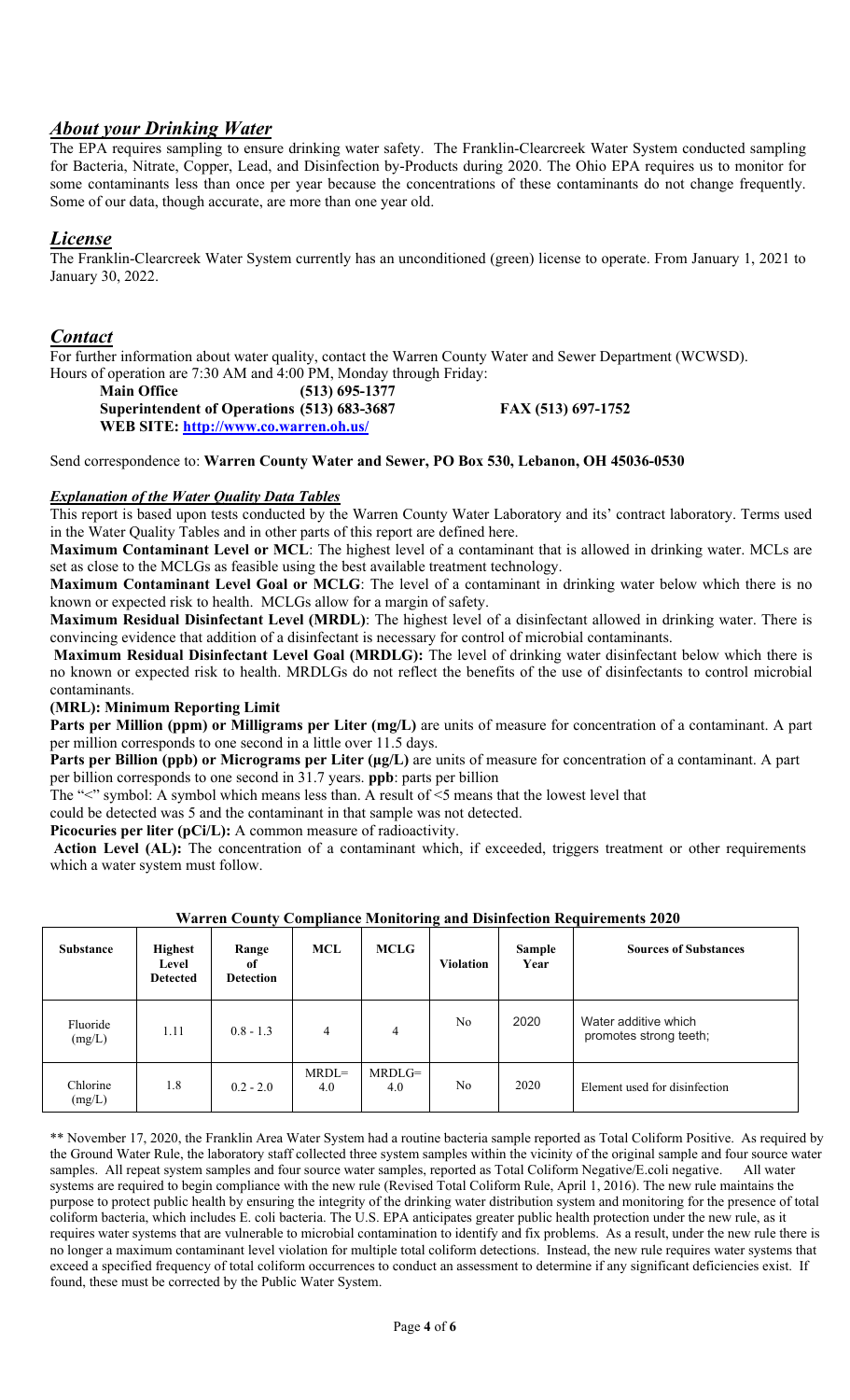| <b>Highest</b><br>Range<br><b>Substance</b><br>Level<br>of<br><b>Detected</b><br><b>Detection</b> |                    | <b>MCL</b>                          | <b>MCLG</b>    | <b>Violation</b> | <b>Sample</b><br>Year | <b>Sources of Substances</b> |                                                                                                   |
|---------------------------------------------------------------------------------------------------|--------------------|-------------------------------------|----------------|------------------|-----------------------|------------------------------|---------------------------------------------------------------------------------------------------|
| Barium                                                                                            | 0.0826<br>mg/l     | $0.0826 -$<br>$0.0826$ mg/l         | $\overline{2}$ | $\overline{c}$   | N <sub>0</sub>        | 2019                         | Discharge of drilling waste, metal<br>refineries, erosion of natural<br>deposits                  |
| Cyanide, Total                                                                                    | < 0.010<br>mg/l    | $< 0.010 -$<br>$0.010 \text{ mg}/1$ | 0.2            | 0.2              | N <sub>o</sub>        | 2019                         | Discharge from steel/metal<br>factories; discharge from plastic<br>and fertilizer factories       |
| Nitrate<br>Nitrite                                                                                | $1.1 \text{ mg}/1$ | $1.1 - 1.1$<br>mg/1                 | 10             | 10               | N <sub>0</sub>        | 2020                         | Runoff from fertilizer use; leaching<br>from septic tanks, sewage; erosion<br>of natural deposits |

Franklin-Clearcreek Water System Monitored Analytes Sampled in 2020. Unless noted

# The table list drinking water contaminants that were tested for in the Franklin-Clearcreek Water System. 2020. Collected by Warren County Staff

| <b>Substance</b>             | <b>Highest</b><br>Level<br><b>Detected</b> | Range<br>of<br><b>Detection</b> | <b>MCL</b> | <b>MCLG</b> | <b>Violation</b> | <b>Sample</b><br>Year | <b>Sources of</b><br><b>Substances</b>            |
|------------------------------|--------------------------------------------|---------------------------------|------------|-------------|------------------|-----------------------|---------------------------------------------------|
| <b>Total Trihalomethanes</b> | 24.7 ug/L<br>$10.7 - 24.7$ ug/L            |                                 | 80         | n/a         | N <sub>o</sub>   | 2020                  | By-products of<br>drinking water<br>chlorination. |
| Bromodichloromethane         | $6.5 \text{ ug}/l$                         | $3.0 - 6.5$ ug/l                | 80         | n/a         | N <sub>o</sub>   | 2020                  | By-products of<br>drinking water<br>chlorination. |
| <b>Bromoform</b>             | $1.5$ ug/l                                 | $0.72 - 1.5$ ug/l               | 80         | n/a         | N <sub>o</sub>   | 2020                  | By-products of<br>drinking water<br>chlorination. |
| Chloroform<br>13.4           |                                            | $2.6 - 13.4$ ug/l               | 80         | n/a         | N <sub>o</sub>   | 2020                  | By-products of<br>drinking water<br>chlorination. |
| Dibromochloromethane         | $4.0 \text{ ug}/l$                         | $3.6 - 4.0$ ug/l                | 80         | n/a         | No               | 2020                  | By-products of<br>drinking water<br>chlorination. |
| HAA5<br>Haloacetic acids     | $9.4 \text{ ug}/l$                         | $2.7 - 9.4$ ug/l                | 60         | n/a         | No               | 2020                  | By-products of<br>drinking water<br>chlorination. |
| Dibromoacetic acid           | $1.7$ ug/l                                 | $1.5 - 1.7$ ug/l                | 60         | n/a         | No               | 2020                  | By-products of<br>drinking water<br>Chlorination. |
| Dichloroacetic acid          | $4.0 \text{ ug}/l$                         | $1.0 - 4.0$ ug/l                | 60         | n/a         | No               | 2020                  | By-products of<br>drinking water<br>Chlorination. |
| Monobromoacetic acid         | 1.0                                        | $< 1.0 - 1.0$ ug/l              | 60         | n/a         | No               | 2020                  | By-products of<br>drinking water<br>Chlorination. |
| Monochloroacetic acid        | < 2.0                                      | $<$ 2.0 - $<$ 2.0 ug/l          | 60         | n/a         | No               | 2020                  | By-products of<br>drinking water<br>Chlorination  |
| Trichloroacetic acid         | $2.9$ ug/l                                 | $<1.0 - 2.9$ ug/l               | 60         | n/a         | No               | 2020                  | By-products of<br>drinking water<br>Chlorination  |